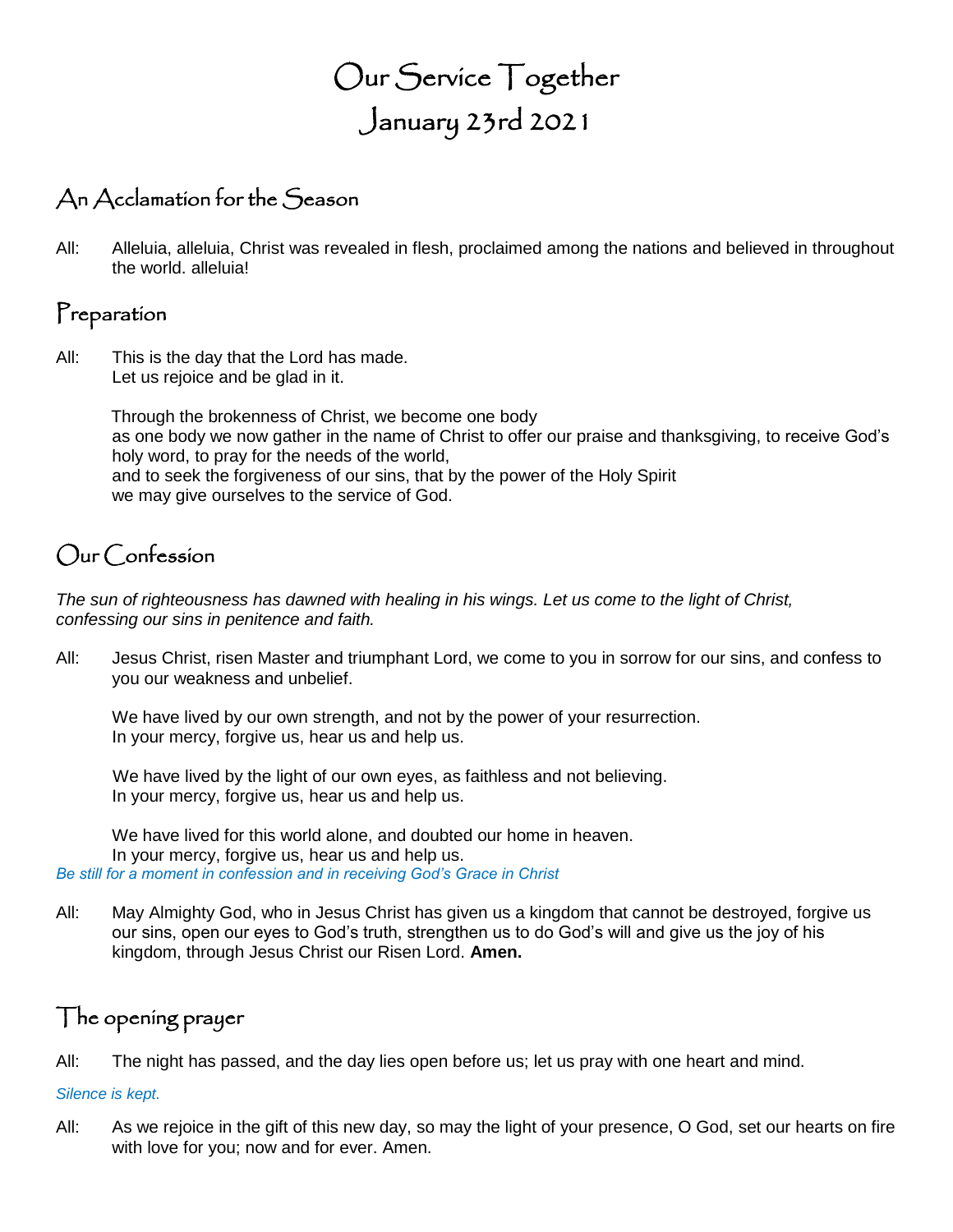# The Psalmody 19

The heavens are telling the glory of God and the firmament proclaims his handiwork. One day pours out its song to another and one night unfolds knowledge to another. They have neither speech nor language and their voices are not heard, Yet their sound has gone out into all lands and their words to the ends of the world.

In them has he set a tabernacle for the sun,

that comes forth as a bridegroom out of his chamber and rejoices as a champion to run his course.

It goes forth from the end of the heavens and runs to the very end again,

and there is nothing hidden from its heat.

The law of the Lord is perfect, reviving the soul;

the testimony of the Lord is sure and gives wisdom to the simple.

The statutes of the Lord are right and rejoice the heart;

the commandment of the Lord is pure and gives light to the eyes.

The fear of the Lord is clean and endures for ever;

the judgements of the Lord are true and righteous altogether.

More to be desired are they than gold, more than much fine gold,

sweeter also than honey, dripping from the honeycomb.

By them also is your servant taught and in keeping them there is great reward.

Who can tell how often they offend?

O cleanse me from my secret faults!

Keep your servant also from presumptuous sins lest they get dominion over me;

so shall I be undefiled, and innocent of great offence.

Let the words of my mouth and the meditation of my heart

be acceptable in your sight, O Lord, my strength and my redeemer.

Glory to the Father, and to the Son, and to the Holy Spirit, as it was in the beginning, is now and ever shall be, world without end. Amen

### Scripture Reading 1 Corinthians 12.12-31a

For just as the body is one and has many members, and all the members of the body, though many, are one body, so it is with Christ. **<sup>13</sup>** For in the one Spirit we were all baptized into one body—Jews or Greeks, slaves or free—and we were all made to drink of one Spirit.

**<sup>14</sup>** Indeed, the body does not consist of one member but of many. **<sup>15</sup>** If the foot were to say, 'Because I am not a hand, I do not belong to the body', that would not make it any less a part of the body. **<sup>16</sup>** And if the ear were to say, 'Because I am not an eye, I do not belong to the body', that would not make it any less a part of the body. **<sup>17</sup>** If the whole body were an eye, where would the hearing be? If the whole body were hearing, where would the sense of smell be? **<sup>18</sup>** But as it is, God arranged the members in the body, each one of them, as he chose. **<sup>19</sup>** If all were a single member, where would the body be? **<sup>20</sup>** As it is, there are many members, yet one body. **<sup>21</sup>** The eye cannot say to the hand, 'I have no need of you', nor again the head to the feet, 'I have no need of you.' **<sup>22</sup>** On the contrary, the members of the body that seem to be weaker are indispensable, **<sup>23</sup>** and those members of the body that we think less honourable we clothe with greater honour, and our less respectable members are treated with greater respect; **<sup>24</sup>** whereas our more respectable members do not need this. But God has so arranged the body, giving the greater honour to the inferior member, **<sup>25</sup>** that there may be no dissension within the body, but the members may have the same care for one another. **<sup>26</sup>** If one member suffers, all suffer together with it; if one member is honoured, all rejoice together with it.

**<sup>27</sup>** Now you are the body of Christ and individually members of it. **<sup>28</sup>** And God has appointed in the church first apostles, second prophets, third teachers; then deeds of power, then gifts of healing, forms of assistance, forms of leadership, various kinds of tongues. **<sup>29</sup>** Are all apostles? Are all prophets? Are all teachers? Do all work miracles? **<sup>30</sup>** Do all possess gifts of healing? Do all speak in tongues? Do all interpret? **<sup>31</sup>** But strive for the greater gifts.

*At the end of the reading we say:* All: This is the word of the Lord. Thanks be to God.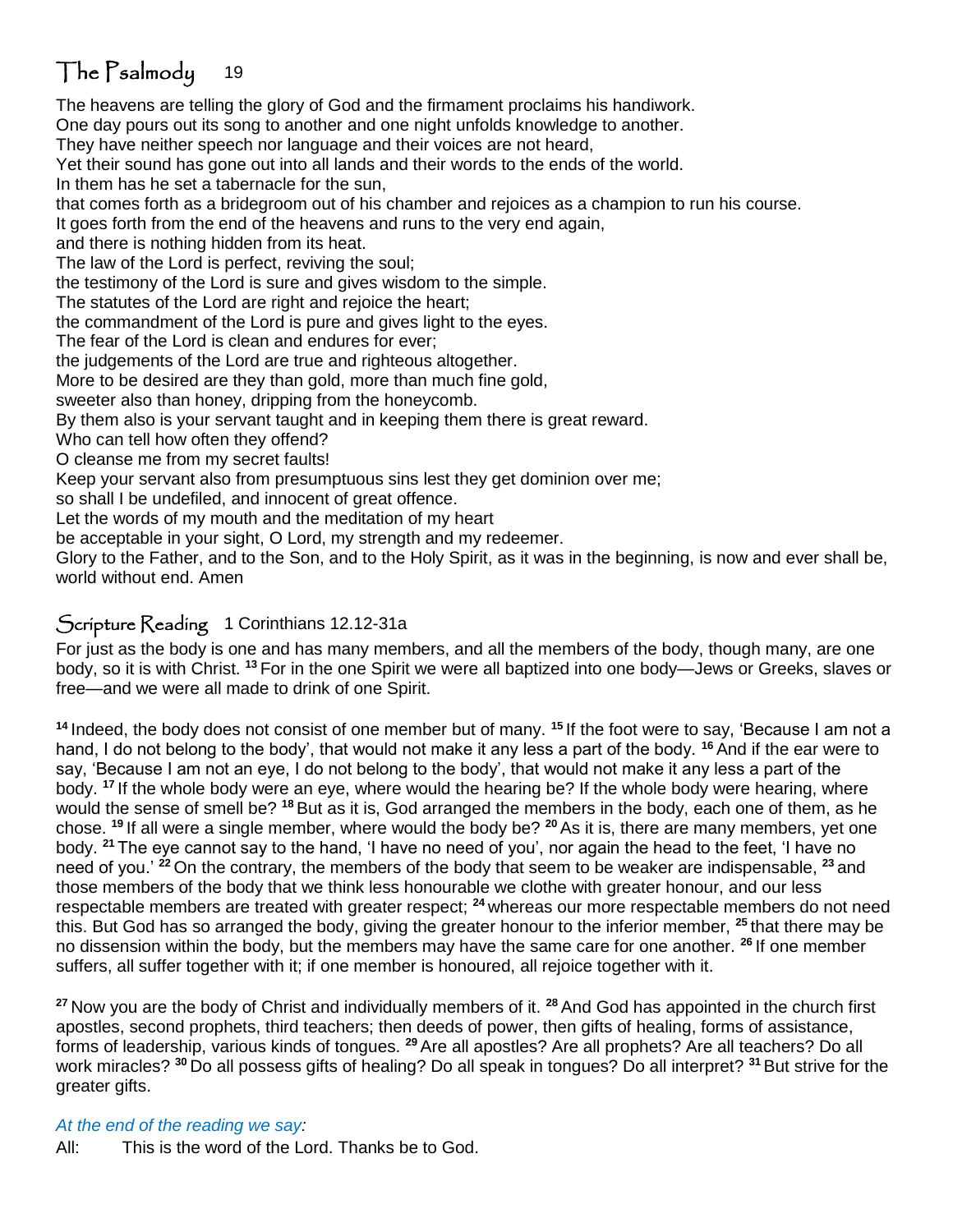## Gloria

All: Glory to God in the highest, and peace to his people on earth. Lord God, heavenly King, almighty God and Father, we worship you, we give you thanks, we praise you for your glory.

Lord Jesus Christ, only Son of the Father, Lord God, Lamb of God, you take away the sin of the world: have mercy on us; you are seated at the right hand of the Father: receive our prayer. For you alone are the Holy One, you alone are the Lord, you alone are the Most High, Jesus Christ, with the Holy Spirit, in the glory of God the Father. Amen.

#### The Gospel Luke 4.14-21

Then Jesus, filled with the power of the Spirit, returned to Galilee, and a report about him spread through all the surrounding country. **<sup>15</sup>** He began to teach in their synagogues and was praised by everyone. **<sup>16</sup>** When he came to Nazareth, where he had been brought up, he went to the synagogue on the sabbath day, as was his custom. He stood up to read, **<sup>17</sup>** and the scroll of the prophet Isaiah was given to him. He unrolled the scroll and found the place where it was written:

**<sup>18</sup>** 'The Spirit of the Lord is upon me, because he has anointed me to bring good news to the poor. He has sent me to proclaim release to the captives and recovery of sight to the blind, to let the oppressed go free, to proclaim the year of the Lord's favour.'

**<sup>20</sup>** And he rolled up the scroll, gave it back to the attendant, and sat down. The eyes of all in the synagogue were fixed on him. **<sup>21</sup>** Then he began to say to them, 'Today this scripture has been fulfilled in your hearing.'

#### *At the end of the reading we say:*

All: This is the word of the Lord. Thanks be to God.

## A Reflection for the day

We live in a success oriented world; the Winter Olympics will be with us soon and there will be much celebration of the great, the good, the 'best'. In this country we celebrate the 'Corinthian Spirit'; sportsmanship conduct where a 'gentleman' (or woman) would never deliberately foul another to gain advantage. The Corinthian Spirit Paul addresses seems far removed from such laudable aims on the sports field.

Like today's world, Rome was filled with a quite different attitude. It was elitist, success driven and no one would look down on someone who worked their way to the top by treading on a few toes. It would seem that the church at Corinth is filled with this spirit, with people vying for the best position and some folks considering they were more worthy than others. It is in response to this attitude that Paul writes his letter.

However, we should not think this was just an issue in Corinth or Rome. Looking to the gospels we see that this seems to be a wider, worldly attitude that Jesus himself challenges. We read of him chiding Martha as she fears her sister Mary had a better position than her own. And when Peter comes and asks Jesus about the future of the beloved disciple he is blunt in his reply, 'what is that to do with you … you follow me'. James and John's mother also fell into the world's concerns for prestige and position when she asked if her sons might sit on the left and right of Jesus when he was enthroned. Jesus' reply has echoed through the ages, 'the first will be last, and the last first'.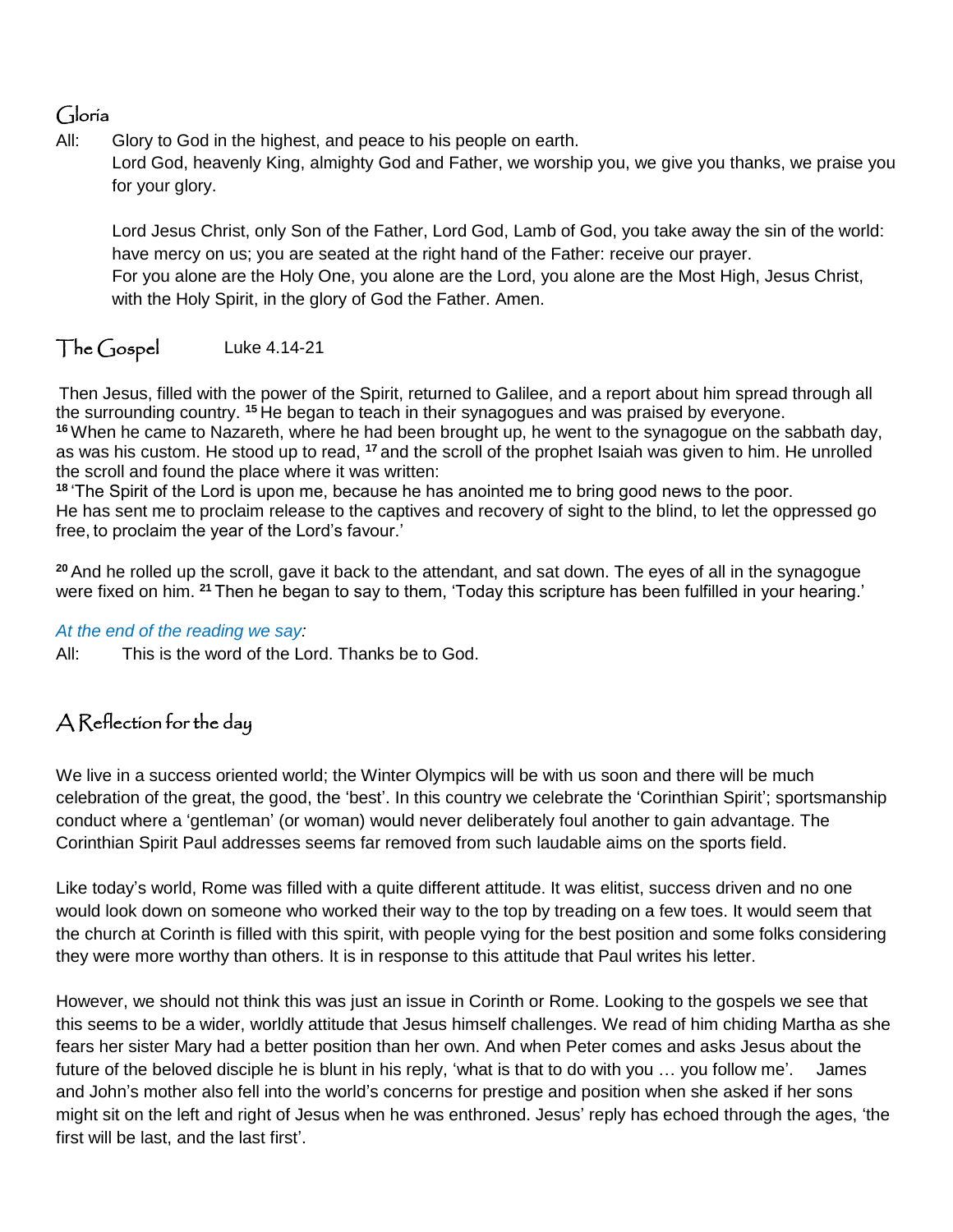And so Paul talks to the church and poses questions about how they think of gifting and callings. He encourages them to strive to be the best they can be in themselves, but he challenges the temptation to think like the world about them. It isn't that he lowers the nature of apostleship or teachers, he reminds the church that all Jesus' followers are equal in calling, in the Spirit's equipping and essentially in their necessity for the functioning of the church's ministry.

He reminds them that when it comes to the society of Jesus' people, his body, the church, all are equally called, and equally needed. It isn't that one ministry role is more important than another; in fact, when the church is missing the least of all roles it is diminished as much as when the 'great' roles are missing. It is also not complete with just a few 'important' ministries exercised.

Do we think of some roles and vocations as being more worthy than others? When one part of the body is elevated above others, the whole is diminished.

Do we feel that our gifts are not of any use and think to leave everything to a few folks with 'job titles'? When parts of the body do not offer their gifts, but leave it to others, the whole ministry of the body is diminished.

## The Creed

All: I believe in God, the Father almighty, creator of heaven and earth. I believe in Jesus Christ, his only Son, our Lord, who was conceived by the Holy Spirit, born of the Virgin Mary, suffered under Pontius Pilate, was crucified, died, and was buried; he descended to the dead. On the third day he rose again; he ascended into heaven, he is seated at the right hand of the Father, and he will come to judge the living and the dead.

I believe in the Holy Spirit, the holy catholic Church, the communion of saints, the forgiveness of sins, the resurrection of the body, and the life everlasting. Amen.

Prayers *We make our intercessions*

We pray to the one who created all things, who changed water to wine, and who transforms life, Father, Son and Holy Spirit.

We pray with thanksgiving for all who transform the mundane of our days into glories we rejoice in; for artists, craftspeople, writers and musicians.

*Good Lord, transform us, that we may reveal your glory*

We pray for those preparing for weddings this year; *Adam and Lindsey, Darren and Debbie*. May they find their union made in your sight is the foundation of peace, your Spirit the provider of patience and your grace to fountain of love for years to come.

*Good Lord, transform us, that we may reveal your glory*

We pray for your presence in our homes, transform them to become centres for love, joy and peace. We think at this time of the increased cases of domestic abuse, for those being hospitalised through violence in the home and for the work of safe hostels, social services and the police who respond to these situations each day. *Good Lord, transform us, that we may reveal your glory*